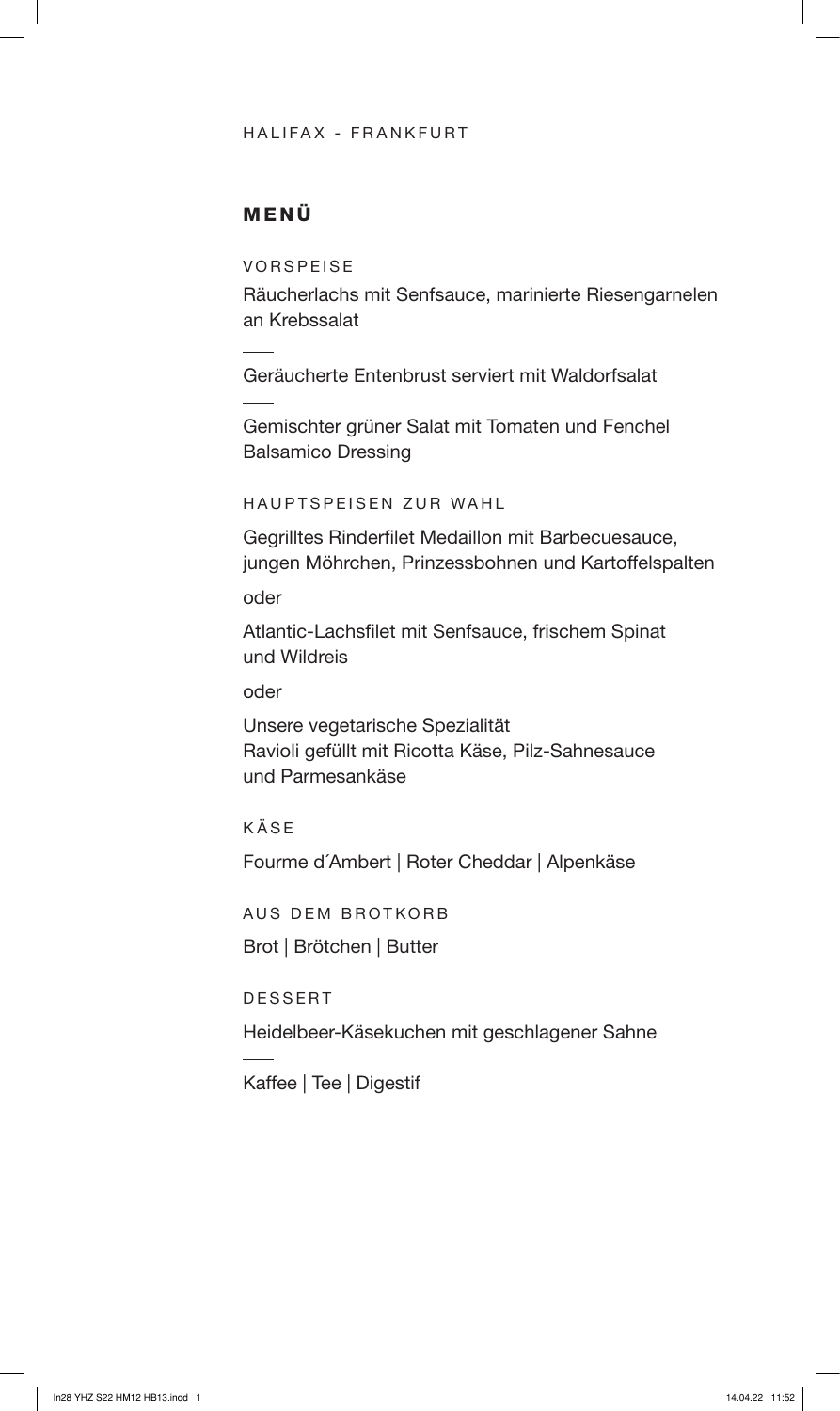# FRÜHSTÜCK

Frische Früchte der Saison

Salami, Schinken, Cheddar

Rührei, Grilltomate

Brot | Brötchen | Croissant

Butter | Konfitüre | Honig | Nutella

Kaffee | Tee

Frisch gepresster Orangensaft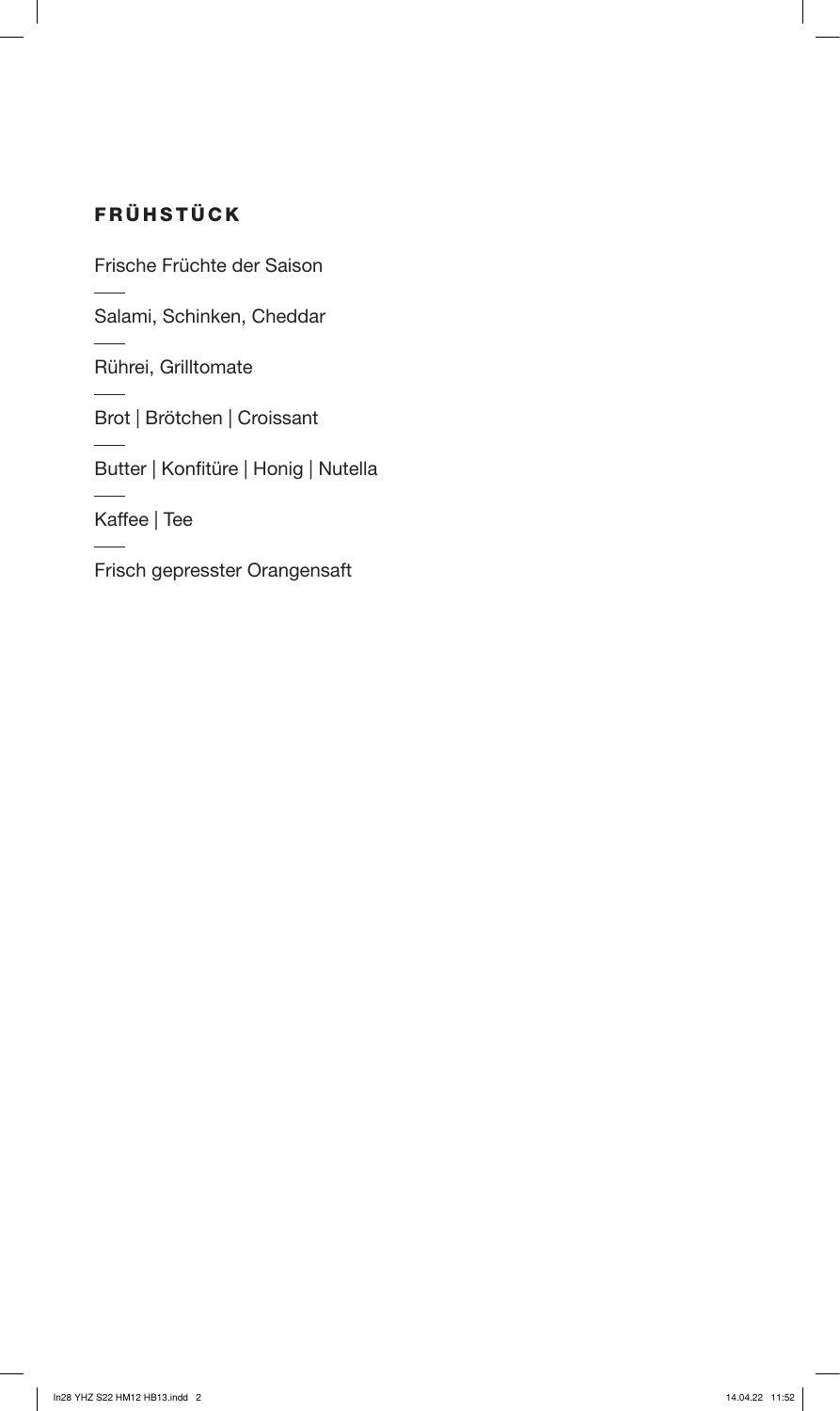## HALIFAX - FRANKFURT

## MENU

## STARTER

Smoked salmon with canadian mustard sauce, marinated King Prawns accompanied by crab salad

Smoked duck breast served with Waldorf salad

Mixed green salad with tomato and fennel Balsamic oil dressing

#### MAIN COURSE

Roasted beef tenderloin with barbecue sauce, baby carrots, fine green beans and potato wedges

## or

Atlantic salmon filet with mustard sauce, fresh spinach and wild rice

#### or

Our vegetarian speciality Ravioli stuffed with Ricotta cheese, creamy mushroom sauce and parmesan cheese

#### CHEESE

Fourme d´Ambert | red cheddar | Alp's cheese

FROM THE BREAD BASKET

Bread | Roll | Butter

#### DESSERT

Blueberry cheese cake with whipped cream

Coffee | Tea | Digestif

In28 YHZ S22 HM12 HB13